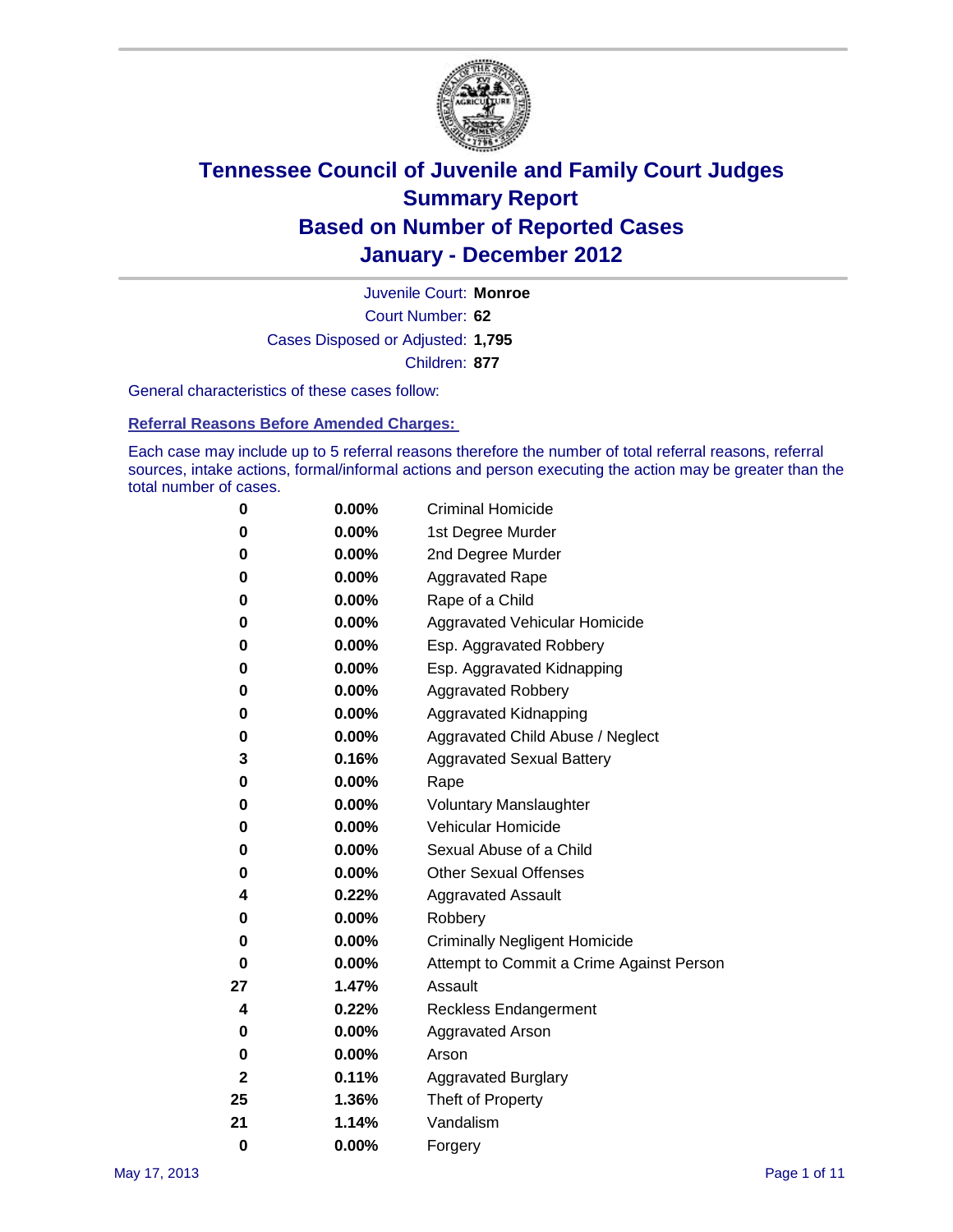

Court Number: **62** Juvenile Court: **Monroe** Cases Disposed or Adjusted: **1,795** Children: **877**

#### **Referral Reasons Before Amended Charges:**

Each case may include up to 5 referral reasons therefore the number of total referral reasons, referral sources, intake actions, formal/informal actions and person executing the action may be greater than the total number of cases.

| 0  | 0.00% | <b>Worthless Checks</b>                                     |
|----|-------|-------------------------------------------------------------|
| 0  | 0.00% | Illegal Possession / Fraudulent Use of Credit / Debit Cards |
| 8  | 0.44% | <b>Burglary</b>                                             |
| 0  | 0.00% | Unauthorized Use of a Vehicle                               |
| 0  | 0.00% | <b>Cruelty to Animals</b>                                   |
| 0  | 0.00% | Sale of Controlled Substances                               |
| 18 | 0.98% | <b>Other Drug Offenses</b>                                  |
| 8  | 0.44% | Possession of Controlled Substances                         |
| 1  | 0.05% | <b>Criminal Attempt</b>                                     |
| 3  | 0.16% | Carrying Weapons on School Property                         |
| 0  | 0.00% | Unlawful Carrying / Possession of a Weapon                  |
| 1  | 0.05% | <b>Evading Arrest</b>                                       |
| 0  | 0.00% | Escape                                                      |
| 1  | 0.05% | Driving Under Influence (DUI)                               |
| 13 | 0.71% | Possession / Consumption of Alcohol                         |
| 1  | 0.05% | Resisting Stop, Frisk, Halt, Arrest or Search               |
| 1  | 0.05% | <b>Aggravated Criminal Trespass</b>                         |
| 0  | 0.00% | Harassment                                                  |
| 0  | 0.00% | Failure to Appear                                           |
| 0  | 0.00% | Filing a False Police Report                                |
| 0  | 0.00% | Criminal Impersonation                                      |
| 27 | 1.47% | <b>Disorderly Conduct</b>                                   |
| 1  | 0.05% | <b>Criminal Trespass</b>                                    |
| 0  | 0.00% | Public Intoxication                                         |
| 0  | 0.00% | Gambling                                                    |
| 8  | 0.44% | Traffic                                                     |
| 0  | 0.00% | <b>Local Ordinances</b>                                     |
| 1  | 0.05% | Violation of Wildlife Regulations                           |
| 3  | 0.16% | Contempt of Court                                           |
| 51 | 2.78% | Violation of Probation                                      |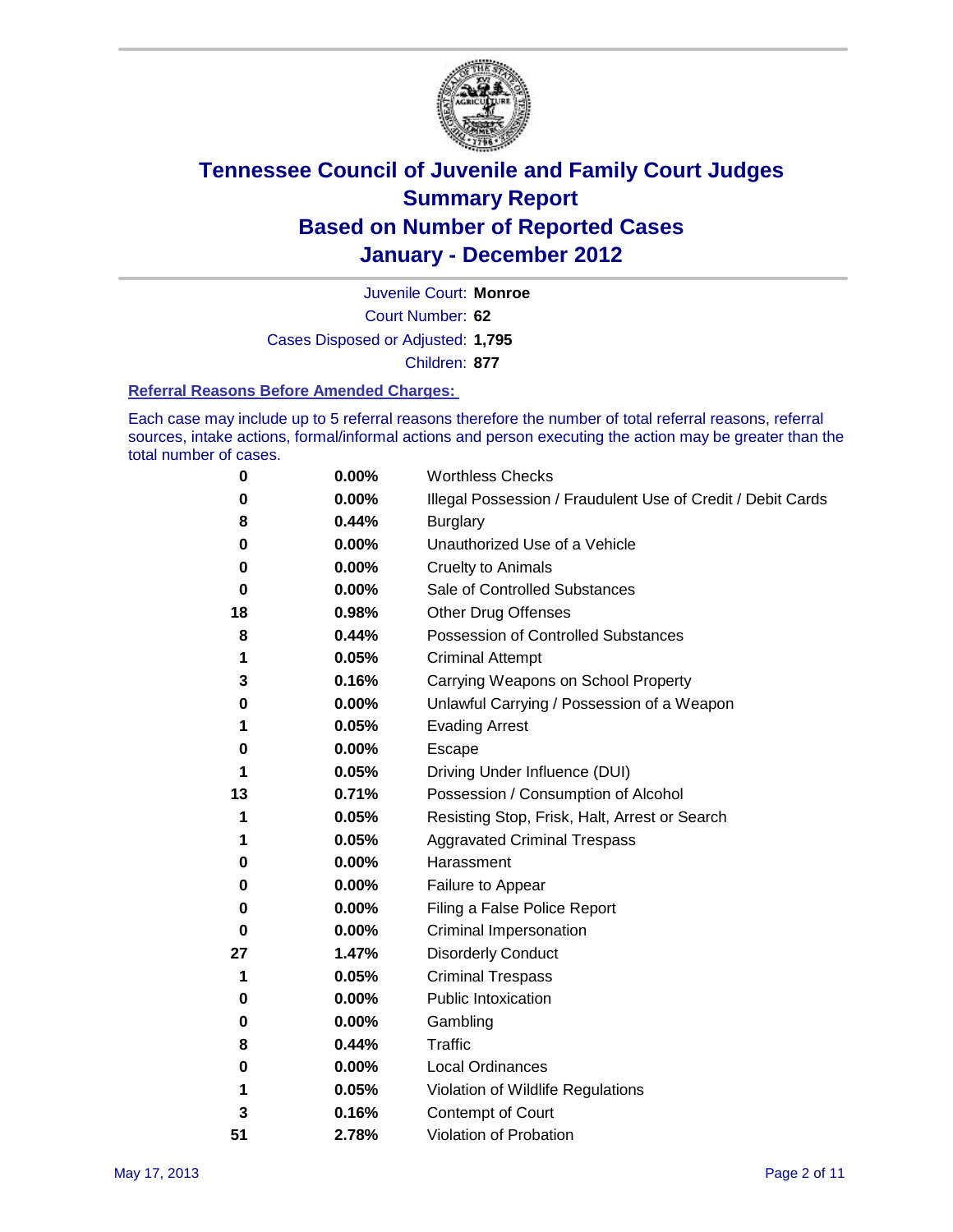

Court Number: **62** Juvenile Court: **Monroe** Cases Disposed or Adjusted: **1,795** Children: **877**

#### **Referral Reasons Before Amended Charges:**

Each case may include up to 5 referral reasons therefore the number of total referral reasons, referral sources, intake actions, formal/informal actions and person executing the action may be greater than the total number of cases.

| 0        | 0.00%   | Violation of Aftercare                 |
|----------|---------|----------------------------------------|
| 7        | 0.38%   | Unruly Behavior                        |
| 110      | 5.99%   | Truancy                                |
| 10       | 0.54%   | In-State Runaway                       |
| 0        | 0.00%   | Out-of-State Runaway                   |
| 4        | 0.22%   | Possession of Tobacco Products         |
| 0        | 0.00%   | Violation of a Valid Court Order       |
| 0        | 0.00%   | <b>Violation of Curfew</b>             |
| 0        | 0.00%   | Sexually Abused Child                  |
| 0        | 0.00%   | <b>Physically Abused Child</b>         |
| 228      | 12.42%  | Dependency / Neglect                   |
| 3        | 0.16%   | <b>Termination of Parental Rights</b>  |
| 0        | 0.00%   | <b>Violation of Pretrial Diversion</b> |
| $\bf{0}$ | 0.00%   | Violation of Informal Adjustment       |
| 189      | 10.29%  | <b>Judicial Review</b>                 |
| $\bf{0}$ | 0.00%   | <b>Administrative Review</b>           |
| 219      | 11.93%  | <b>Foster Care Review</b>              |
| 176      | 9.59%   | Custody                                |
| 68       | 3.70%   | Visitation                             |
| 10       | 0.54%   | Paternity / Legitimation               |
| 506      | 27.56%  | <b>Child Support</b>                   |
| 0        | 0.00%   | <b>Request for Medical Treatment</b>   |
| 0        | 0.00%   | <b>Consent to Marry</b>                |
| 74       | 4.03%   | Other                                  |
| 1,836    | 100.00% | <b>Total Referrals</b>                 |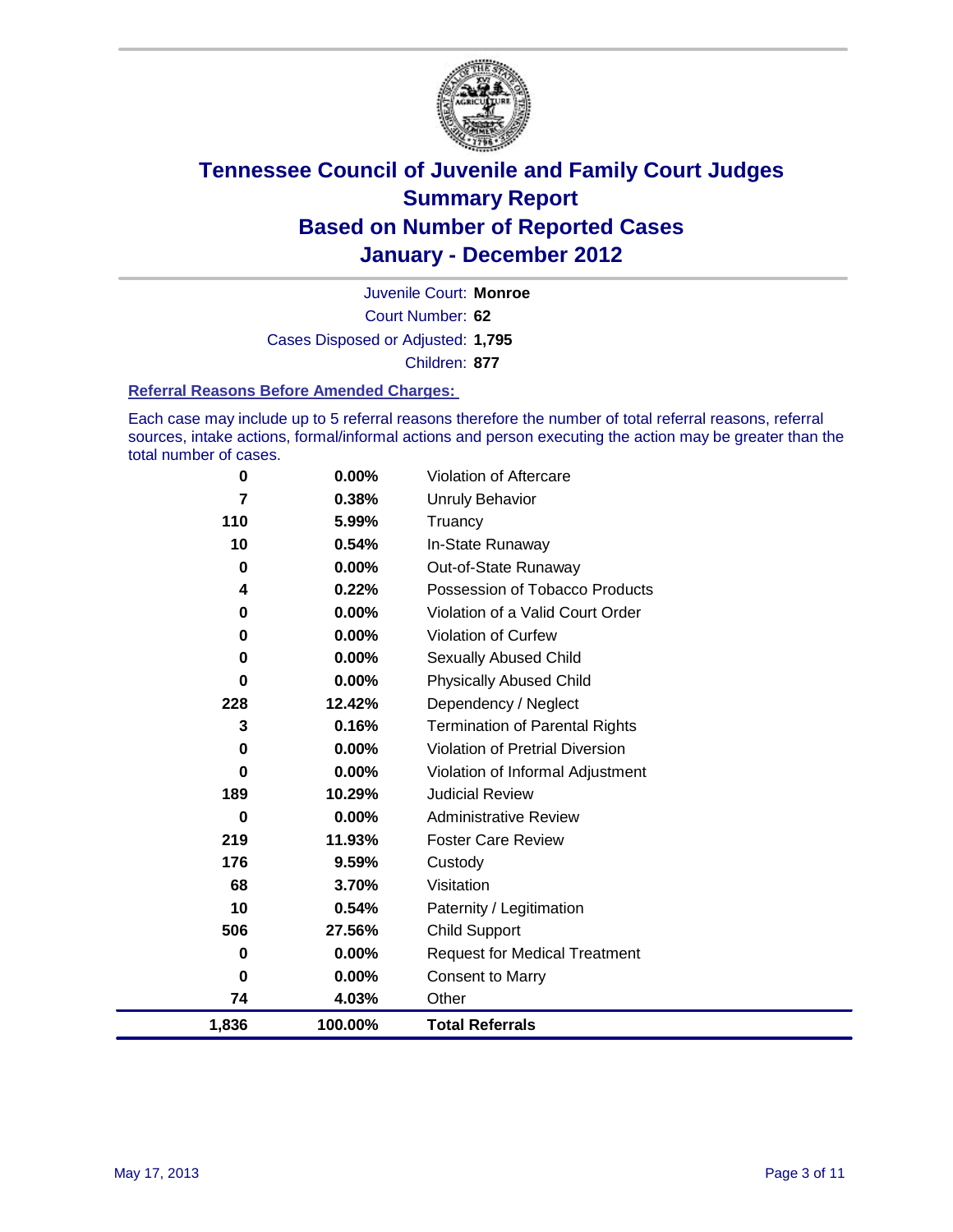

|                            |                                   | Juvenile Court: Monroe            |
|----------------------------|-----------------------------------|-----------------------------------|
|                            |                                   | Court Number: 62                  |
|                            | Cases Disposed or Adjusted: 1,795 |                                   |
|                            |                                   | Children: 877                     |
| <b>Referral Sources: 1</b> |                                   |                                   |
| 164                        | 8.93%                             | Law Enforcement                   |
| 16                         | 0.87%                             | Parents                           |
| 12                         | 0.65%                             | <b>Relatives</b>                  |
| 581                        | 31.64%                            | Self                              |
| 182                        | 9.91%                             | School                            |
| $\bf{0}$                   | 0.00%                             | <b>CSA</b>                        |
| 716                        | 39.00%                            | <b>DCS</b>                        |
| 73                         | 3.98%                             | Other State Department            |
| 45                         | 2.45%                             | <b>District Attorney's Office</b> |
| 17                         | 0.93%                             | <b>Court Staff</b>                |
| 0                          | 0.00%                             | Social Agency                     |
| 11                         | 0.60%                             | <b>Other Court</b>                |
| 18                         | 0.98%                             | Victim                            |
| 0                          | 0.00%                             | Child & Parent                    |
| $\bf{0}$                   | 0.00%                             | Hospital                          |
| 0                          | 0.00%                             | Unknown                           |
| 1                          | 0.05%                             | Other                             |
| 1,836                      | 100.00%                           | <b>Total Referral Sources</b>     |

### **Age of Child at Referral: 2**

| $\mathbf{2}$<br>0 | 0.23%<br>0.00% | Ages 19 and Over<br><b>Unknown</b> |
|-------------------|----------------|------------------------------------|
|                   |                |                                    |
|                   |                |                                    |
|                   | 9.92%          | Ages 17 through 18                 |
| 141               | 16.08%         | Ages 15 through 16                 |
| 107               | 12.20%         | Ages 13 through 14                 |
| 70                | 7.98%          | Ages 11 through 12                 |
| 470               | 53.59%         | Ages 10 and Under                  |
|                   | 87             |                                    |

<sup>1</sup> If different than number of Referral Reasons (1836), verify accuracy of your court's data.

<sup>2</sup> One child could be counted in multiple categories, verify accuracy of your court's data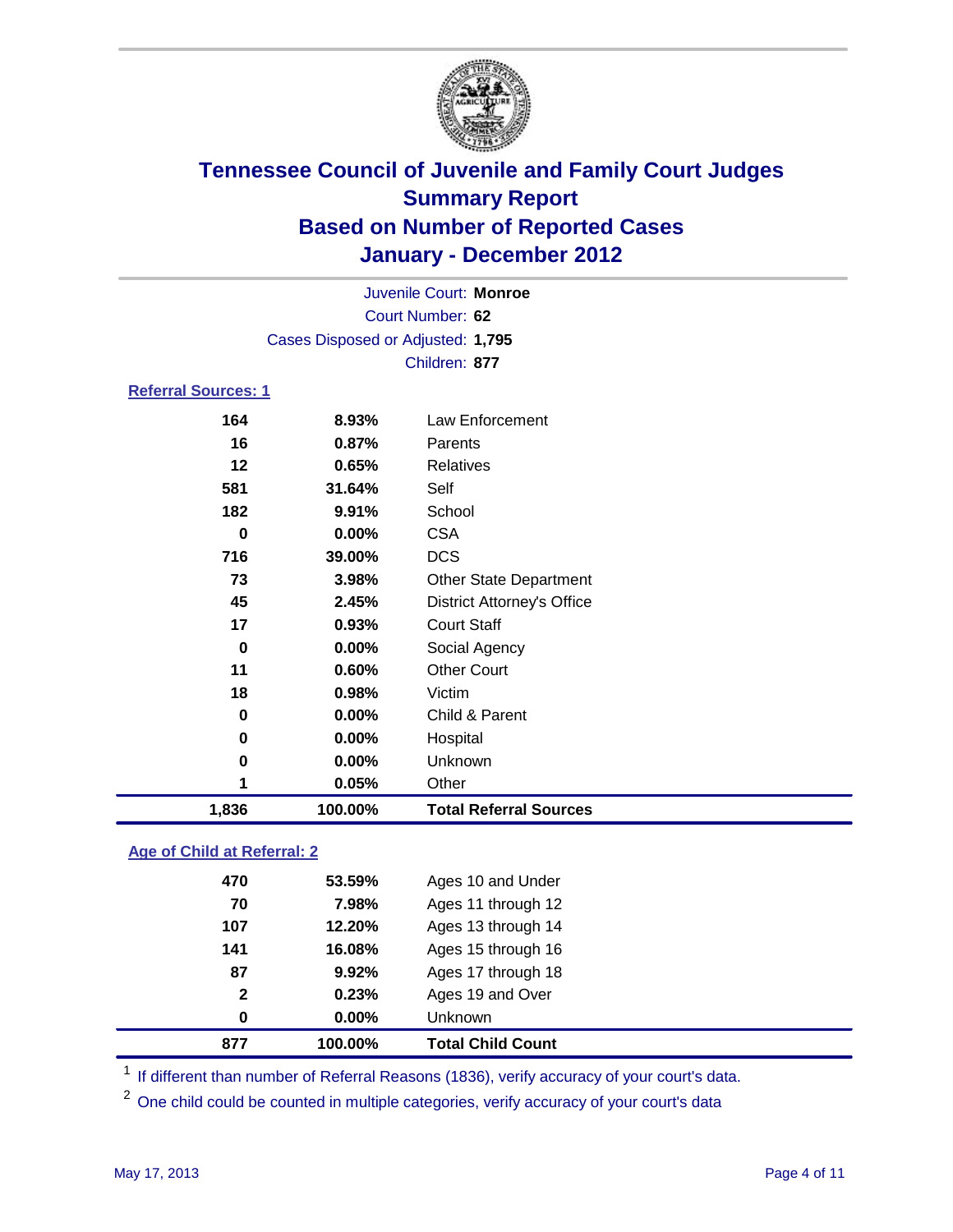

| Juvenile Court: Monroe                  |                                   |                          |  |  |
|-----------------------------------------|-----------------------------------|--------------------------|--|--|
| Court Number: 62                        |                                   |                          |  |  |
|                                         | Cases Disposed or Adjusted: 1,795 |                          |  |  |
|                                         |                                   | Children: 877            |  |  |
| Sex of Child: 1                         |                                   |                          |  |  |
| 494                                     | 56.33%                            | Male                     |  |  |
| 383                                     | 43.67%                            | Female                   |  |  |
| $\bf{0}$                                | 0.00%                             | Unknown                  |  |  |
| 877                                     | 100.00%                           | <b>Total Child Count</b> |  |  |
| Race of Child: 1                        |                                   |                          |  |  |
| 823                                     | 93.84%                            | White                    |  |  |
| 21                                      | 2.39%                             | African American         |  |  |
| $\bf{0}$                                | 0.00%                             | Native American          |  |  |
| $\mathbf 0$                             | 0.00%                             | Asian                    |  |  |
| 20                                      | 2.28%                             | Mixed                    |  |  |
| 13                                      | 1.48%                             | Unknown                  |  |  |
| 877                                     | 100.00%                           | <b>Total Child Count</b> |  |  |
| <b>Hispanic Origin: 1</b>               |                                   |                          |  |  |
| 25                                      | 2.85%                             | Yes                      |  |  |
| 852                                     | 97.15%                            | <b>No</b>                |  |  |
| $\mathbf 0$                             | 0.00%                             | Unknown                  |  |  |
| 877                                     | 100.00%                           | <b>Total Child Count</b> |  |  |
| <b>School Enrollment of Children: 1</b> |                                   |                          |  |  |
| 581                                     | 66.25%                            | Yes                      |  |  |
| 290                                     | 33.07%                            | No                       |  |  |
| 6                                       | 0.68%                             | Unknown                  |  |  |
| 877                                     | 100.00%                           | <b>Total Child Count</b> |  |  |

One child could be counted in multiple categories, verify accuracy of your court's data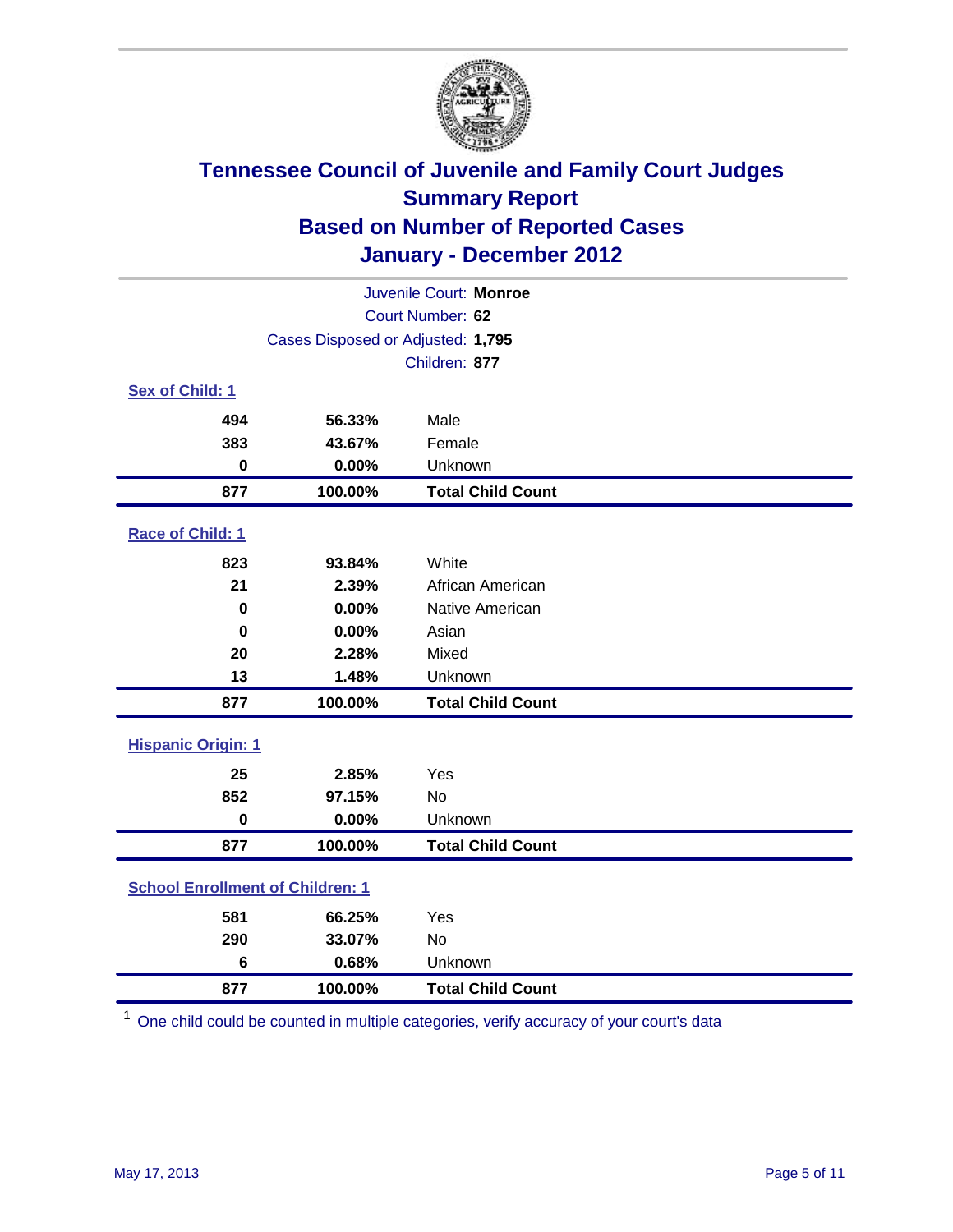

Court Number: **62** Juvenile Court: **Monroe** Cases Disposed or Adjusted: **1,795** Children: **877**

### **Living Arrangement of Child at Time of Referral: 1**

| 877 | 100.00%  | <b>Total Child Count</b>     |
|-----|----------|------------------------------|
| 6   | 0.68%    | Other                        |
| 12  | 1.37%    | <b>Unknown</b>               |
| 0   | $0.00\%$ | Independent                  |
| 0   | $0.00\%$ | In an Institution            |
| 21  | 2.39%    | In a Residential Center      |
| 4   | 0.46%    | In a Group Home              |
| 38  | 4.33%    | With Foster Family           |
| 2   | 0.23%    | With Adoptive Parents        |
| 243 | 27.71%   | <b>With Relatives</b>        |
| 93  | 10.60%   | With Father                  |
| 346 | 39.45%   | With Mother                  |
| 7   | 0.80%    | With Mother and Stepfather   |
| 4   | 0.46%    | With Father and Stepmother   |
| 101 | 11.52%   | With Both Biological Parents |
|     |          |                              |

### **Type of Detention: 2**

| 1,795        | 100.00%  | <b>Total Detention Count</b> |
|--------------|----------|------------------------------|
| 1            | 0.06%    | Other                        |
| 1,792        | 99.83%   | Does Not Apply               |
| 0            | $0.00\%$ | <b>Unknown</b>               |
| 0            | $0.00\%$ | <b>Psychiatric Hospital</b>  |
| 0            | 0.00%    | Jail - No Separation         |
| 0            | $0.00\%$ | Jail - Partial Separation    |
| 0            | $0.00\%$ | Jail - Complete Separation   |
| $\mathbf{2}$ | 0.11%    | Juvenile Detention Facility  |
| 0            | $0.00\%$ | Non-Secure Placement         |
|              |          |                              |

<sup>1</sup> One child could be counted in multiple categories, verify accuracy of your court's data

<sup>2</sup> If different than number of Cases (1795) verify accuracy of your court's data.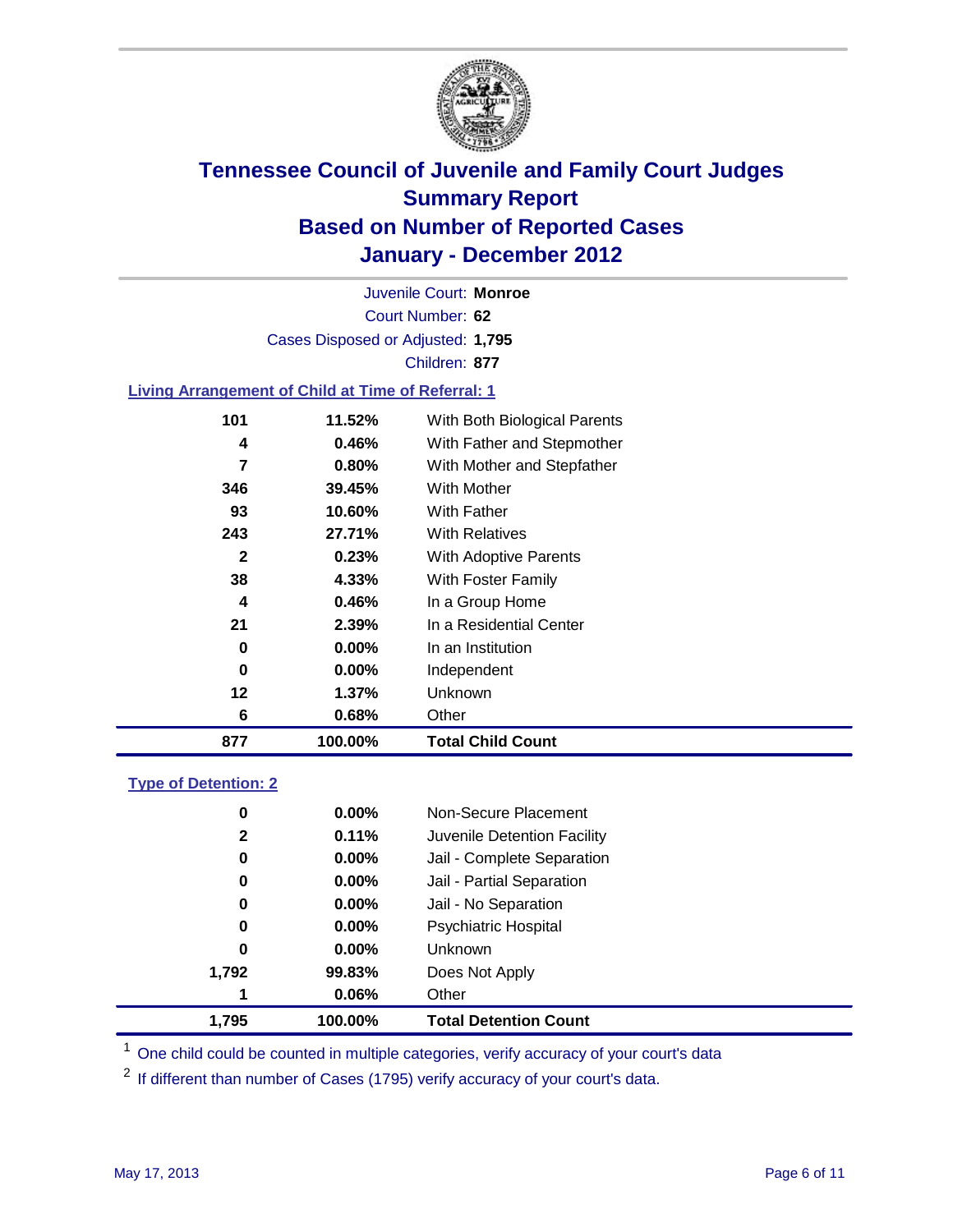

| Juvenile Court: Monroe   |                                                    |                                      |  |  |  |
|--------------------------|----------------------------------------------------|--------------------------------------|--|--|--|
|                          | Court Number: 62                                   |                                      |  |  |  |
|                          | Cases Disposed or Adjusted: 1,795                  |                                      |  |  |  |
|                          |                                                    | Children: 877                        |  |  |  |
|                          | <b>Placement After Secure Detention Hearing: 1</b> |                                      |  |  |  |
| 1                        | 0.06%                                              | Returned to Prior Living Arrangement |  |  |  |
| 1                        | 0.06%                                              | Juvenile Detention Facility          |  |  |  |
| 0                        | 0.00%                                              | Jail                                 |  |  |  |
| 0                        | 0.00%                                              | Shelter / Group Home                 |  |  |  |
| 0                        | 0.00%                                              | <b>Foster Family Home</b>            |  |  |  |
| 0                        | 0.00%                                              | Psychiatric Hospital                 |  |  |  |
| 0                        | 0.00%                                              | Unknown                              |  |  |  |
| 1,791                    | 99.78%                                             | Does Not Apply                       |  |  |  |
| 2                        | 0.11%                                              | Other                                |  |  |  |
| 1,795                    | 100.00%                                            | <b>Total Placement Count</b>         |  |  |  |
|                          |                                                    |                                      |  |  |  |
| <b>Intake Actions: 2</b> |                                                    |                                      |  |  |  |
| 1,115                    | 60.73%                                             | <b>Petition Filed</b>                |  |  |  |
| 86                       | 4.68%                                              | <b>Motion Filed</b>                  |  |  |  |
| $\bf{0}$                 | 0.00%                                              | <b>Citation Processed</b>            |  |  |  |
| <sup>0</sup>             | 0.00%                                              | Notification of Paternity Processed  |  |  |  |
| 459                      | 25.00%                                             | Scheduling of Judicial Review        |  |  |  |
| $\bf{0}$                 | 0.00%                                              | Scheduling of Administrative Review  |  |  |  |
| 171                      | 9.31%                                              | Scheduling of Foster Care Review     |  |  |  |
| 0                        | 0.00%                                              | Unknown                              |  |  |  |
| 0                        | 0.00%                                              | Does Not Apply                       |  |  |  |
| 5                        | 0.27%                                              | Other                                |  |  |  |
| 1,836                    | 100.00%                                            | <b>Total Intake Count</b>            |  |  |  |

<sup>1</sup> If different than number of Cases (1795) verify accuracy of your court's data.

<sup>2</sup> If different than number of Referral Reasons (1836), verify accuracy of your court's data.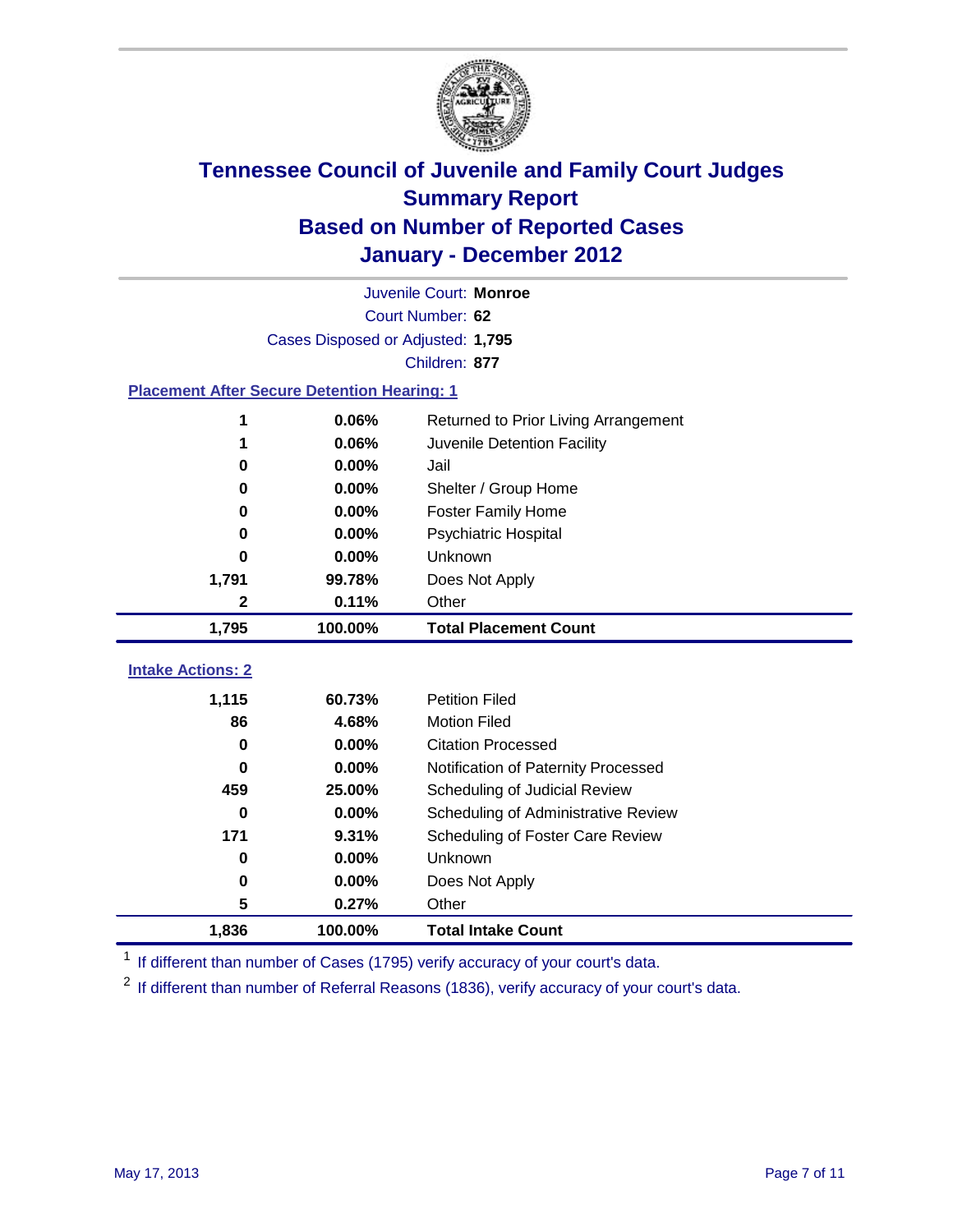

Court Number: **62** Juvenile Court: **Monroe** Cases Disposed or Adjusted: **1,795** Children: **877**

### **Last Grade Completed by Child: 1**

| $\bf{0}$                                | 0.00%   | Too Young for School         |  |
|-----------------------------------------|---------|------------------------------|--|
| 0                                       | 0.00%   | Preschool                    |  |
| $\bf{0}$                                | 0.00%   | Kindergarten                 |  |
| $\bf{0}$                                | 0.00%   | 1st Grade                    |  |
| 0                                       | 0.00%   | 2nd Grade                    |  |
| 0                                       | 0.00%   | 3rd Grade                    |  |
| 0                                       | 0.00%   | 4th Grade                    |  |
| 0                                       | 0.00%   | 5th Grade                    |  |
| 0                                       | 0.00%   | 6th Grade                    |  |
| 4                                       | 0.46%   | 7th Grade                    |  |
| 5                                       | 0.57%   | 8th Grade                    |  |
| $\bf{0}$                                | 0.00%   | 9th Grade                    |  |
| 1                                       | 0.11%   | 10th Grade                   |  |
| 4                                       | 0.46%   | 11th Grade                   |  |
| $\mathbf{2}$                            | 0.23%   | 12th Grade                   |  |
| $\bf{0}$                                | 0.00%   | Non-Graded Special Ed        |  |
| $\mathbf 2$                             | 0.23%   | <b>GED</b>                   |  |
| $\overline{\mathbf{2}}$                 | 0.23%   | Graduated                    |  |
| 284                                     | 32.38%  | <b>Never Attended School</b> |  |
| 572                                     | 65.22%  | Unknown                      |  |
| 1                                       | 0.11%   | Other                        |  |
| 877                                     | 100.00% | <b>Total Child Count</b>     |  |
| <b>Enrolled in Special Education: 1</b> |         |                              |  |

| 877 | 100.00%  | <b>Total Child Count</b> |  |
|-----|----------|--------------------------|--|
| 571 | 65.11%   | Unknown                  |  |
| 305 | 34.78%   | No.                      |  |
| 1   | $0.11\%$ | Yes                      |  |
|     |          |                          |  |

One child could be counted in multiple categories, verify accuracy of your court's data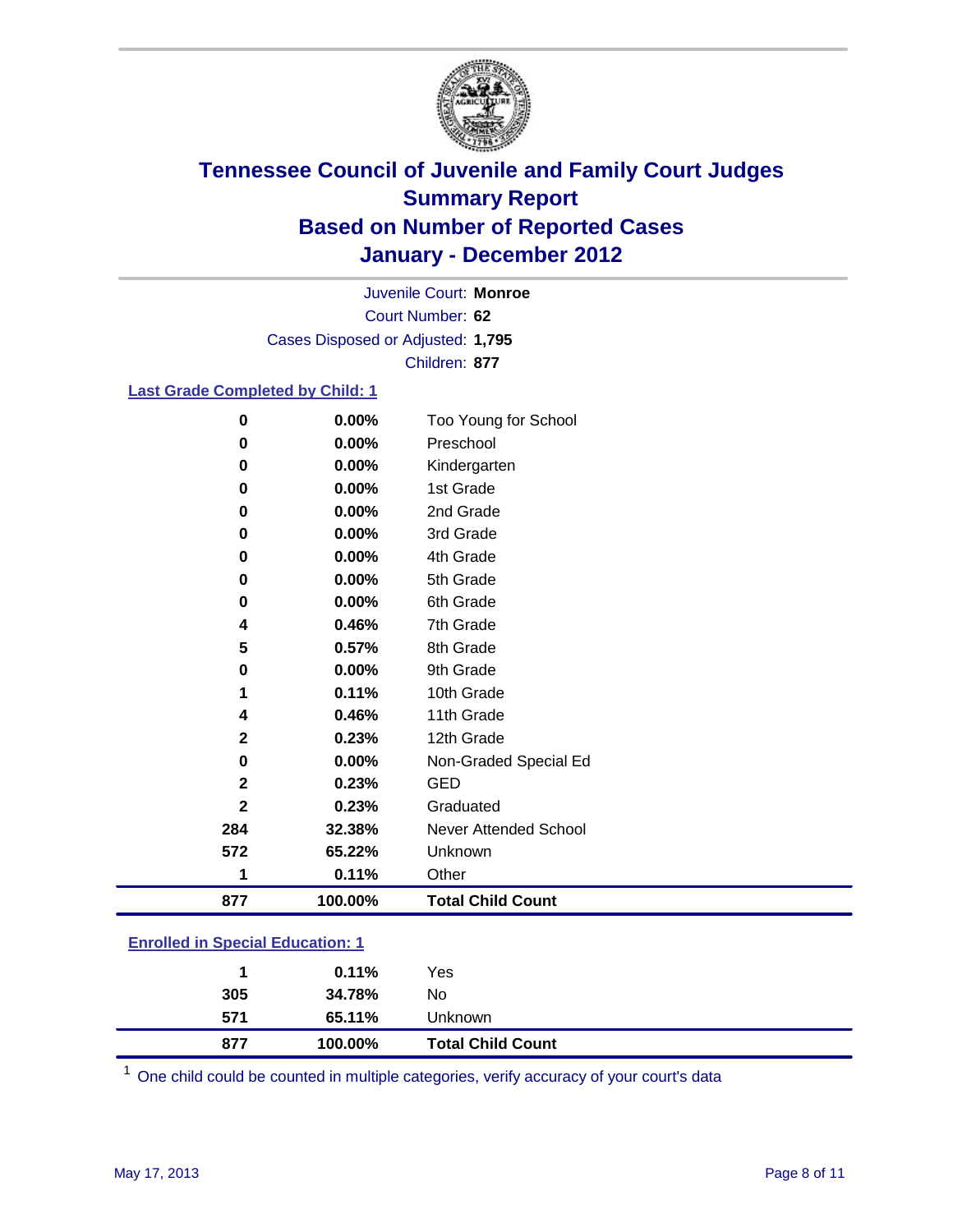

|                              | Juvenile Court: Monroe            |                           |  |
|------------------------------|-----------------------------------|---------------------------|--|
|                              | Court Number: 62                  |                           |  |
|                              | Cases Disposed or Adjusted: 1,795 |                           |  |
|                              |                                   | Children: 877             |  |
| <b>Action Executed By: 1</b> |                                   |                           |  |
| 1,334                        | 72.66%                            | Judge                     |  |
| 502                          | 27.34%                            | Magistrate                |  |
| 0                            | $0.00\%$                          | <b>YSO</b>                |  |
| 0                            | $0.00\%$                          | Other                     |  |
| 0                            | 0.00%                             | Unknown                   |  |
| 1,836                        | 100.00%                           | <b>Total Action Count</b> |  |

### **Formal / Informal Actions: 1**

| 172   | 9.37%    | Dismissed                                        |
|-------|----------|--------------------------------------------------|
| 0     | $0.00\%$ | Retired / Nolle Prosequi                         |
| 177   | 9.64%    | <b>Complaint Substantiated Delinquent</b>        |
| 17    | 0.93%    | <b>Complaint Substantiated Status Offender</b>   |
| 61    | 3.32%    | <b>Complaint Substantiated Dependent/Neglect</b> |
| 0     | 0.00%    | <b>Complaint Substantiated Abused</b>            |
| 0     | $0.00\%$ | <b>Complaint Substantiated Mentally III</b>      |
| 0     | $0.00\%$ | Informal Adjustment                              |
| 23    | 1.25%    | <b>Pretrial Diversion</b>                        |
| 0     | $0.00\%$ | <b>Transfer to Adult Court Hearing</b>           |
| 0     | $0.00\%$ | Charges Cleared by Transfer to Adult Court       |
| 1,233 | 67.16%   | Special Proceeding                               |
| 4     | 0.22%    | <b>Review Concluded</b>                          |
| 145   | 7.90%    | Case Held Open                                   |
| 4     | 0.22%    | Other                                            |
| 0     | 0.00%    | <b>Unknown</b>                                   |
| 1,836 | 100.00%  | <b>Total Action Count</b>                        |

<sup>1</sup> If different than number of Referral Reasons (1836), verify accuracy of your court's data.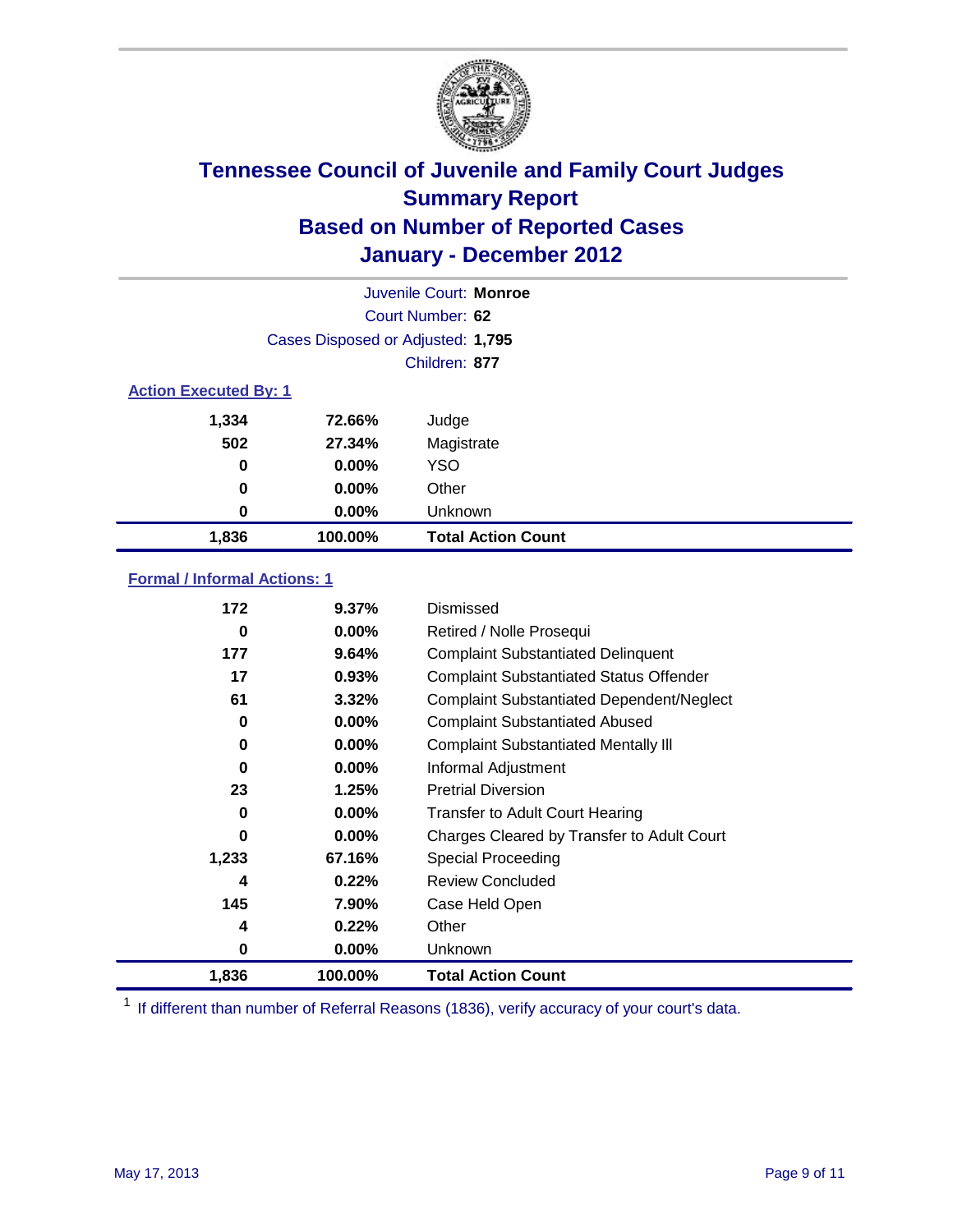

|                       |                                   | Juvenile Court: Monroe                                |
|-----------------------|-----------------------------------|-------------------------------------------------------|
|                       |                                   | Court Number: 62                                      |
|                       | Cases Disposed or Adjusted: 1,795 |                                                       |
|                       |                                   | Children: 877                                         |
| <b>Case Outcomes:</b> |                                   | There can be multiple outcomes for one child or case. |
| 172                   | 4.21%                             | <b>Case Dismissed</b>                                 |
| 1                     | 0.02%                             | Case Retired or Nolle Prosequi                        |
| 103                   | 2.52%                             | Warned / Counseled                                    |
| 848                   | 20.75%                            | <b>Held Open For Review</b>                           |
| 67                    | 1.64%                             | Supervision / Probation to Juvenile Court             |
| 0                     | 0.00%                             | <b>Probation to Parents</b>                           |
| 0                     | 0.00%                             | Referral to Another Entity for Supervision / Service  |
| 39                    | 0.95%                             | Referred for Mental Health Counseling                 |
| 198                   | 4.84%                             | Referred for Alcohol and Drug Counseling              |
| 0                     | 0.00%                             | Referred to Alternative School                        |
| 0                     | 0.00%                             | Referred to Private Child Agency                      |
| 0                     | 0.00%                             | Referred to Defensive Driving School                  |
| 0                     | 0.00%                             | Referred to Alcohol Safety School                     |
| 0                     | 0.00%                             | Referred to Juvenile Court Education-Based Program    |
| 26                    | 0.64%                             | Driver's License Held Informally                      |
| 0                     | 0.00%                             | <b>Voluntary Placement with DMHMR</b>                 |
| 0                     | 0.00%                             | <b>Private Mental Health Placement</b>                |
| 0                     | 0.00%                             | <b>Private MR Placement</b>                           |
| 0                     | 0.00%                             | Placement with City/County Agency/Facility            |
| 131                   | 3.21%                             | Placement with Relative / Other Individual            |
| 10                    | 0.24%                             | Fine                                                  |
| 114                   | 2.79%                             | <b>Public Service</b>                                 |
| 19                    | 0.46%                             | Restitution                                           |
| 0                     | 0.00%                             | <b>Runaway Returned</b>                               |
| 99                    | 2.42%                             | No Contact Order                                      |
| 0                     | 0.00%                             | Injunction Other than No Contact Order                |
| 0                     | 0.00%                             | <b>House Arrest</b>                                   |
| 0                     | 0.00%                             | <b>Court Defined Curfew</b>                           |
| 0                     | 0.00%                             | Dismissed from Informal Adjustment                    |
| 0                     | 0.00%                             | <b>Dismissed from Pretrial Diversion</b>              |
| 5                     | 0.12%                             | Released from Probation                               |
| 0                     | 0.00%                             | <b>Transferred to Adult Court</b>                     |
| 0                     | $0.00\%$                          | <b>DMHMR Involuntary Commitment</b>                   |